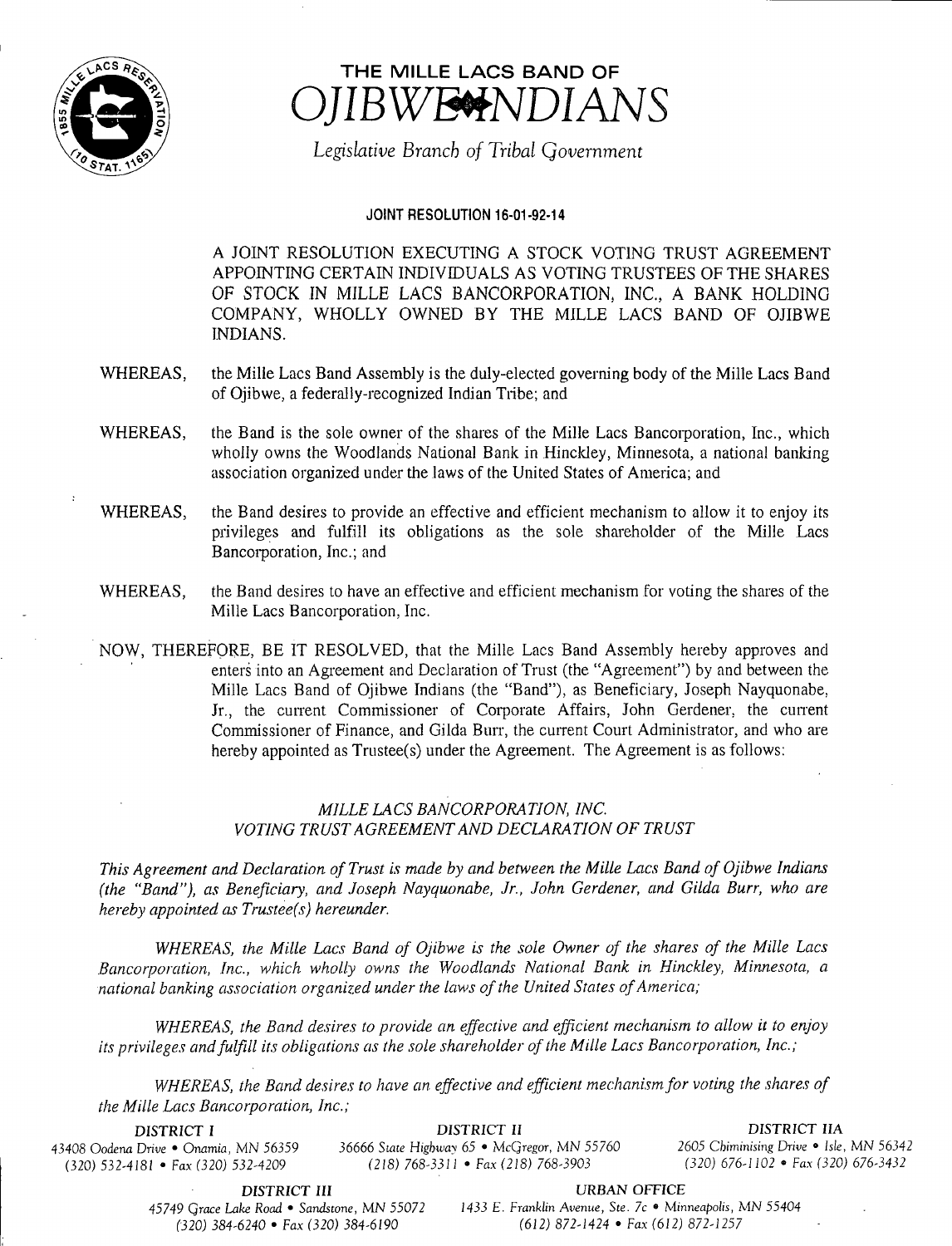# Joint Resolution 16-01-92-14 Page 2 of 8

NOW, THEREFORE, the Trustee and the Band hereby enter into this Agreement and Declaration of Trust  $(the "Agreement") as follows;$ 

Section 1. Definitions. Unless otherwise stated in the Agreement:

a. Association" means the Mille Lacs Bancorporation, Inc., <sup>a</sup> bank holding company organized under the laws of the State of Delaware, and shall include any and all successors to all or substantially all of the assets and business of the Mille Lacs Bancorporation, Inc.

b. "Beneficiary" means the Mille Lacs Band of Ojibwe acting in a joint session as specified in.3 MLBSA § 24.

c. Parties to this agreement" means any party hereto or <sup>a</sup> successor in interest of such party, as successors in interest are limited by this Agreement.

d. "Stock" or " Shares" refers to all voting stock of the Association, and includes all shares or other securities that may at any time be exchanged for shares of the common stock of the Association . pursuant to a merger, consolidation or other reorganization.

e. "Trustee(s)" means Joseph Nayquonabe, Jr., John Gerdener, and Gilda Burr, and any individual replacing a Trustee as provided in section 6 of this Agreement.

f.  $\dot{v}$  "Voting Trust Certificate" means the document given by the Trustee(s) to the Beneficiary to evidence deposit of stock with the Trustee by the Beneficiary in the form specified in Exhibit " A" hereto.

Section 2. Creation and Termination of the Trust. The effective date of this Agreement is March  $\qquad$ , 2014 ("Effective Date"). The Agreement shall terminate upon the earliest to occur of the following: (a) the twenty-fifth ( $25<sup>th</sup>$ ) anniversary of the Effective Date; or (b) delivery to the Association of a copy of a properly enacted resolution of the Beneficiary terminating this Agreement.

Section 3. Delivery of Shares into Trust, Issuance and Delivery of Voting Trust Certificates; Redelivery of Stock upon Termination of Trust. The Beneficiary agrees to deliver to the Trustee(s) the certificates of all Stock of the Association owned by the Band, and all Stock of the Association acquired after the effective date of this Agreement and before the termination of this Agreement, duly endorsed for transfer, together with such sums, if any, as are necessary to pay any taxes imposed on the transfer of such shares. The Trustee(s) agrees that they will cause the shares of Stock to be transferred on the books of the Association to the Trustee(s) in their capacity as Trustee(s). The Trustee(s) agrees that upon any change in the Trustee(s) hereunder, the Trustee(s) will cause the shares of Stock deposited hereunder to be transferred on the books of the Association to accurately reflect the change in Trustee(s). The Trustee(s) agrees to issue and deliver to the Beneficiary a Voting Trust Certificate evidencing receipt by the Trustee( $\overline{s}$ ) of Stock subject to the terms of this Agreement. The Voting Trust Certificate shall be in the form of Exhibit "A" attached hereto. Within ten days after the termination of this Agreement, the Trustee(s) shall redeliver to the holder of record of the Voting Trust Certificate, the stock certificates representing the number of shares of Stock or the net proceeds thereof for which the Voting Trust Certificates was issued; provided that the holder of record of the Voting Trust Certificate surrenders the Voting Trust Certificate properly endorsed and accompanied by payment of sums sufficient if any to cover any stamp tax or governmental charge attributable to the transfer of or redelivery of the stock certificates.

Section 4. Powers and Rights Granted to the Trustee(s).

a. Powers. The Beneficiary, in conveying legal title to its stock to the Trustee(s), agrees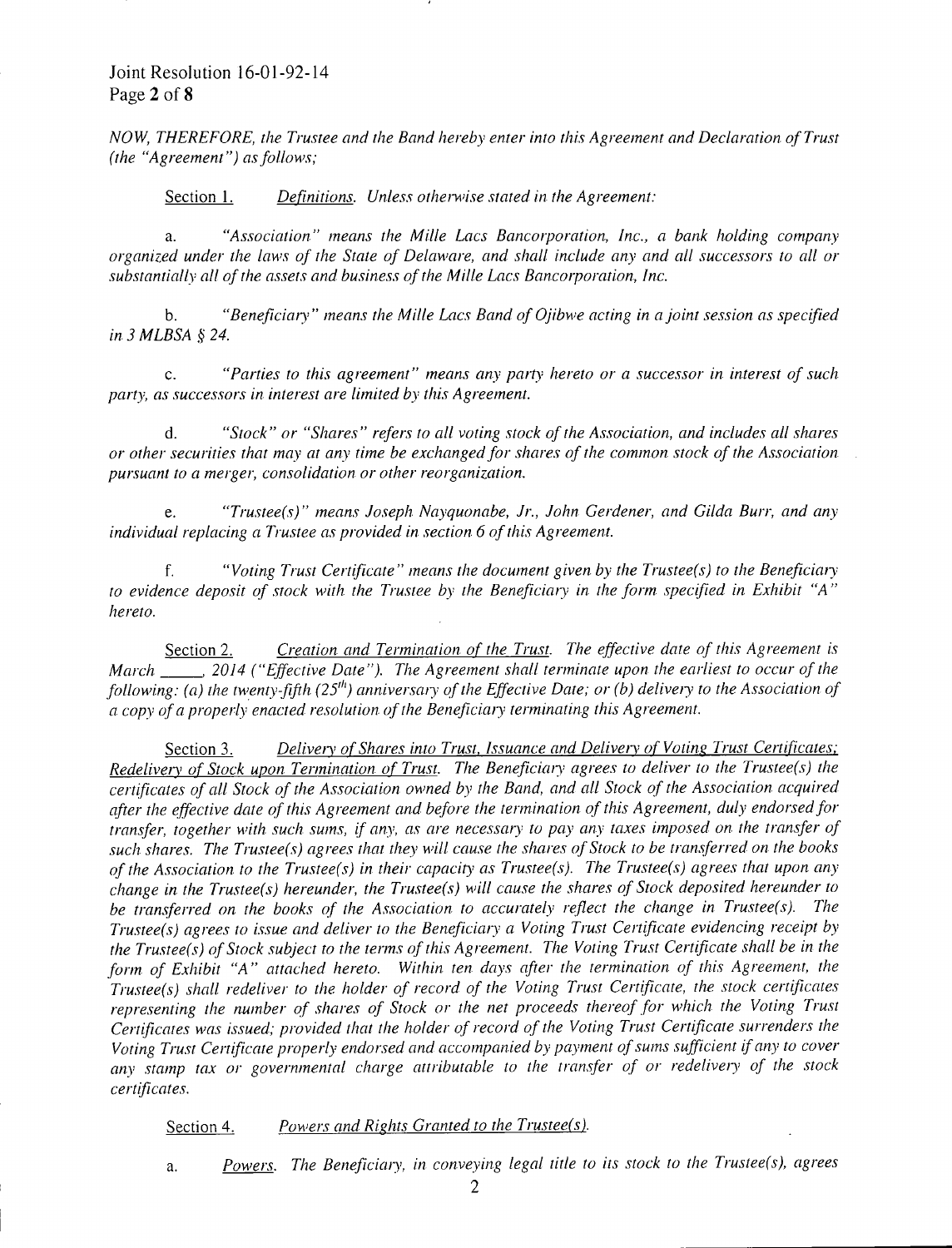Joint Resolution 16-01-92-14 Page 3 of 8

that by virtue of their control of the Stock during the term of and pursuant to this Agreement the Trustee(s) shall be the sole possessor(s) of the following Stockholder's rights in that stock:

 $1)$  the right to vote the stock in person or by nominee, agent, attorney-in-fact or proxy at all meetings of Stockholders;

2) the right to participate in, consent to, or ratify any corporate or Stockholders' action: and

3) the right to receive all dividends and distributions in cash, kind, or in any other property, and, as provided in section 5 of this Agreement, make prompt payment of such sums and convey such property to the Beneficiary.

b. Duties. It shall be the duty of the Trustee(s), and he/she/they shall have full power and authority and is hereby fully empowered and authorized, to represent the holders ofsuch trust certificates and the Stock transferred to the Trustee(s) as aforesaid, and to vote upon the said stock as in the judgment of the Trustee(s), may be for the best interest of the Association, at all meetings of the Stockholders of the Association, in the election of Directors and upon any and all matters and questions which may be brought before such meetings, as fully as any Stockholder might do if personally present; provided, however, that the Trustee(s) shall vote on the following matters only as directed by the Beneficiary via a properly enacted authorizing resolution delivered to the Trustee(s):

1) proposals to dissolve the Association, or to merge or consolidate it with another association, corporation, partnership, firm or other entity;

Association;

2) proposals to amend the Certificate of Incorporation or Bylaws of the

3) proposals to sell substantially all the assets of the Association;

4) proposals which. will have the effect, directly or indirectly, of reducing substantially the voting power, right to dividends, or rights to the assets of the Association upon liquidation, of the shares of Stock subject to the trust; and

c. Reporting. The Trustee(s) shall keep the Beneficiary apprised of the current financial and business condition. and outlook of the Association by making periodic reports to the Beneficiary in. the form and manner specified by the Beneficiary and shall seek direction from the Beneficiary, where such direction is required by this Agreement, in a timely manner. The Trustee(s) shall promptly send to the Beneficiary copies of communications of any kind obtained from the Association, including but not limited to any and all reports of Corporate performance. The Beneficiary may call <sup>a</sup> meeting with the Trustee( s) concerning the Association at any time that is reasonably convenient to the Beneficiary and the  $Trustee(s)$ .

d. Limitation of Liability. The Trustee(s) in accepting legal title to the Stock deposited pursuant to this Agreement agree to exercise their best judgment in the interest of the Association to assure proper, stable, and continuous management of the affairs of the Association, but the Trustee(s) is/are not responsible for the acts of Directors and Officers of the Association whether or not taken. pursuant to the vote or consent of the Trustee(s) as Stockholder, or whether ratified afterwards by the Trustee(s) as Stockholder or Director. The Trustee shall not be liable for any error of judgment or mistake of law or other mistake, or for any other act of failure to act, save only the Trustee's(s') willing misconduct or gross negligence.

e. Indemnification. The Trustee(s) shall be entitled to be fully indemnified by the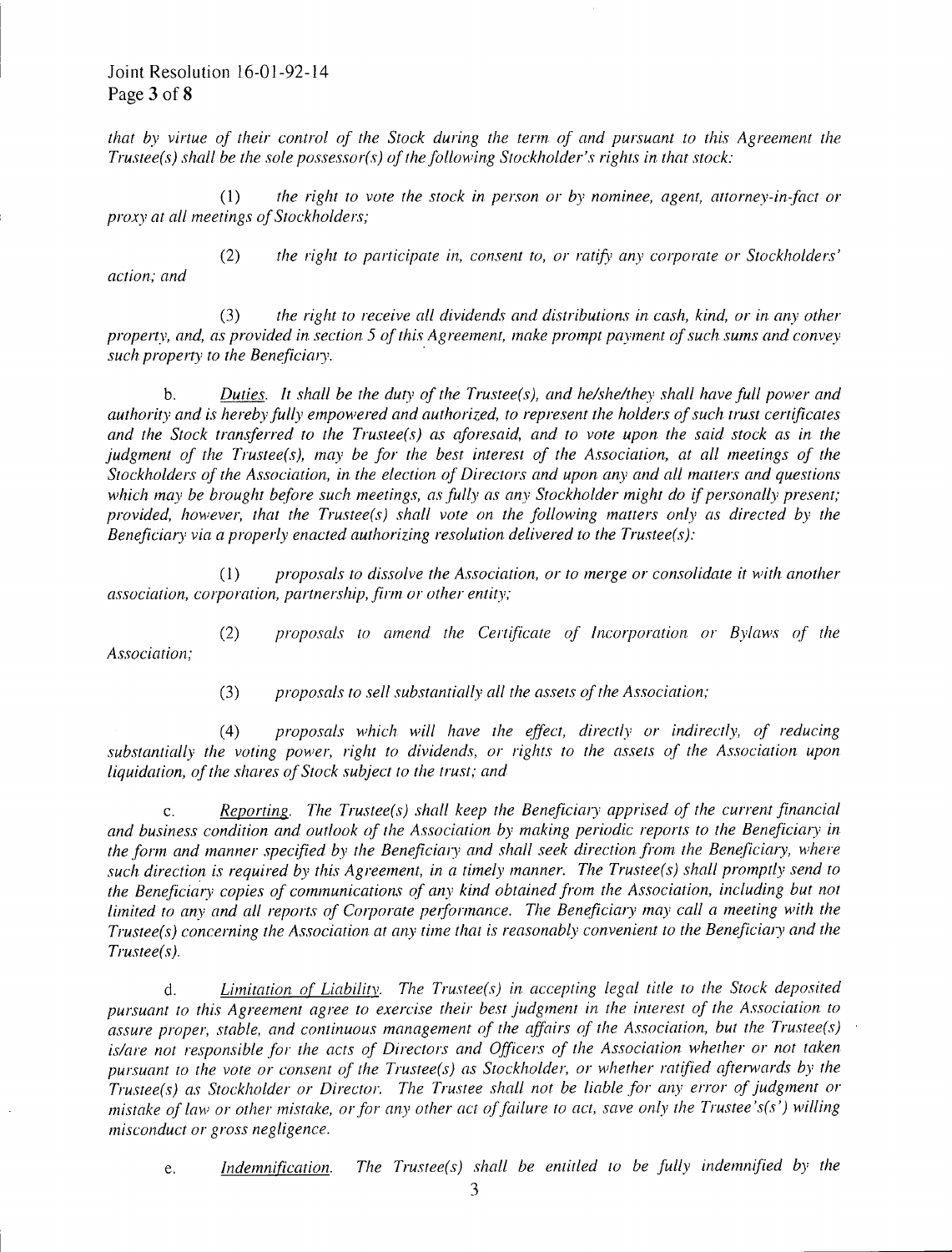Beneficiary against all costs, charges, expenses, and other liabilities properly incurred by him/her/them in the exercise of any power conferred upon his/her/ them by this Agreement.

f. Meetings. Either the Trustee(s), by a majority vote thereof, or the Beneficiary may, in. their discretion, notice and call <sup>a</sup> meeting to discuss issues with respect to the voting of the Stock on any particular question due to be considered at a Stockholders' meeting. If at such meeting of the Trustee(s) and Beneficiary the Beneficiary indicates, through an affirmative vote of <sup>a</sup> majority of all members of the Beneficiary present at such meeting, how it desires the Trustee(s) to vote on any such matter, other than a matter listed in paragraph (b) of this section for which prior Beneficiary approval is required prior to <sup>a</sup> Trustee vote, such vote of the Beneficiary shall be binding on the Trustee(s) in their voting at the Stockholders' meeting on the matter for which the Beneficiary vote was taken.

g. Sales of Stock Restricted. The Trustee(s) do not have the right or authority to sell or otherwise dispose of any of the Stock deposited in Trust except as expressly provided by this Agreement.

h. Trustee( $s$ ) to Serve as Directors. The Trustee(s) shall serve as a Director(s) of the Association at all times during the term of this Agreement and elect additional Directors in the manner provided by the Certificate of Incorporation.

## Section 5. Dividends and Other Distributions: Sale of Shares Free of Trust.

a. Payment to Band. The Trustee(s) shall pay or convey to the Beneficiary all dividends and other distributions of cash. or property received by the Trustee( s) on account of the Stock held in this Trust pursuant to this Agreement as evidenced by Voting Trust Certificates. All dividends and other cash distributions shall be deposited in an account in the General Fund of the Band. All such deposits shall be accompanied by a full accounting. All distributions of property, other than Stock in the Association, shall be conveyed to the Beneficiary in the manner specified in a properly enacted authorizing resolution of Beneficiary delivered to the Trustee(s) and shall be accompanied by a full inventory and accounting.

b. Additional Stock as Dividend or Distribution. If the Trustee(s) receives, as a dividend or distribution on account of stock held in this Trust, any additional shares of the stock of the Association, the Trustee(s) shall hold such additional shares in trust subject to all the terms and conditions of this Agreement. Any such dividend or distribution of stock shall be held for the benefit of the Beneficiary, and the Trustee(s) shall issue to the Beneficiary additional Voting Trust Certificates (in the form of Exhibit "A"), evidencing retention by the Trustee(s) of such stock dividends or distributions subject to this Trust.

c. Additional Offerings: Stock Options: Purchase and Sale Agreement. If any securities of the Association shall be offered for subscription to the holders of Stock held by the Trustee( $s$ ) pursuant to this Agreement the Trustee(s) shall mail to the Beneficiary a copy of the subscription offer. Upon. Trustee(s)' receipt of instructions from the Beneficiary in the form of a properly enacted authorizing resolution directing the Trustee(s) to subscribe to an offering of securities, purchase stock pursuant to any purchase or sale agreement, or exercise the option granted by any stock option. Agreement, the Trustee( s) shall make such subscriptions or purchase or exercise such option and shall make payment on behalf of the Beneficiary provided that such instructions is/ are received by the Trustee(s) at least five days prior to the last date fixed by the Association for subscription, purchase or exercise and payment, and provided further that such resolution is accompanied by the sum of money required to be paid for the securities to be purchased. Upon receiving form the Association the certificates for voting securities so purchased, the Trustee(s) shall retain such voting securities and issue to the Beneficiary a Voting Trust Certificate evidencing retention by the Trustee(s) of such voting securities subject to this Agreement. Upon receiving from the Association the certificates for nonvoting securities so purchased, the Trustee(s) shall deliver such nonvoting securities to the Beneficiary.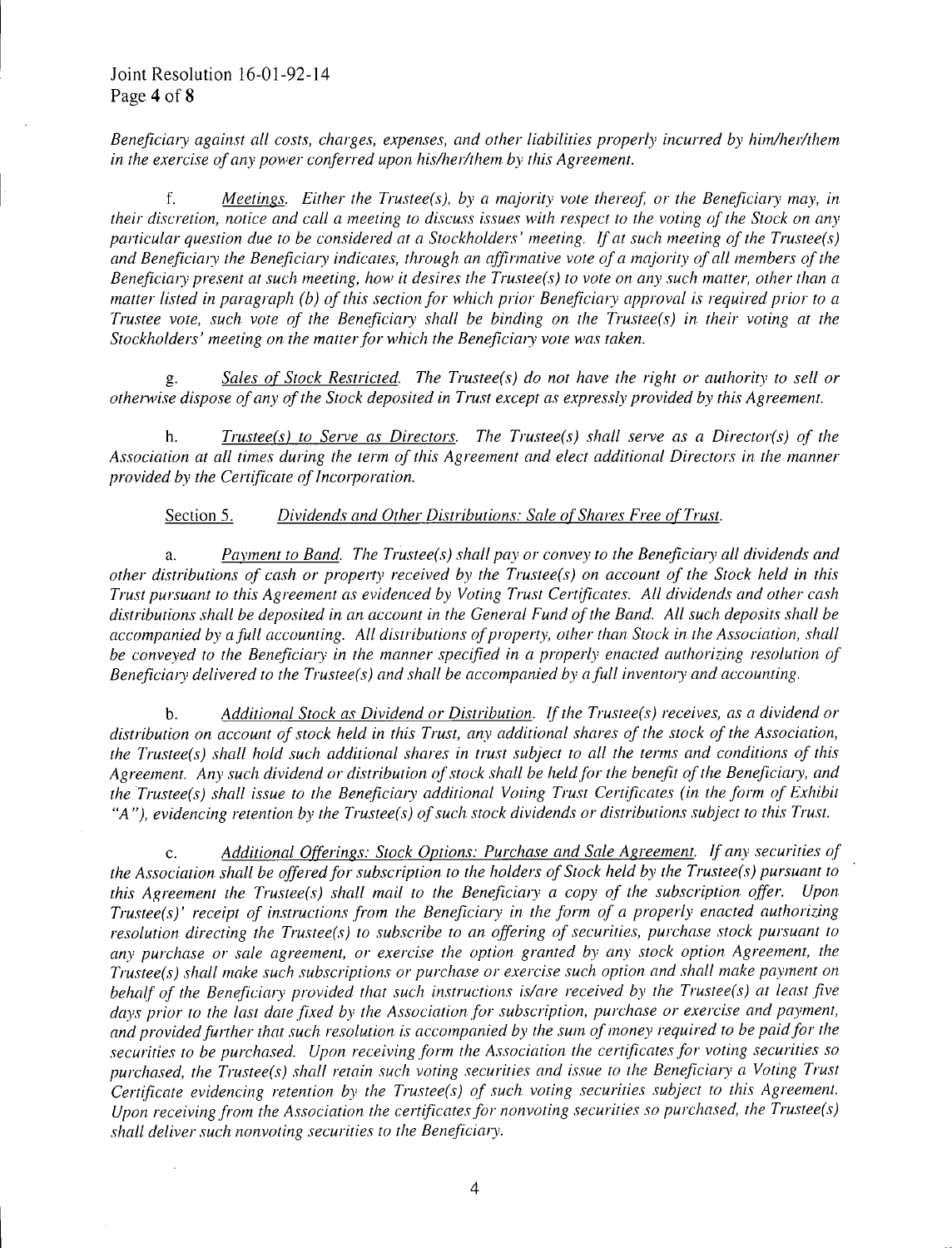# Joint Resolution 16-01-92-14 Page <sup>5</sup> of 8

d. Sale of Stock Free of Trust. Upon the direction of the Beneficiary in the form of a properly enacted authorizing resolution delivered to the Trustee(s), the Trustee(s) shall sell free of this Agreement any or all Shares, the beneficial ownership of which is evidenced by a Voting Trust Certificate registered in the name of the Beneficiary on the records of the Trustee(s). All transfer taxes or other expenses, if any, incident to any such sale shall be paid by the Beneficiary. Such sale shall be on such terms as are contained in the authorizing resolution of the Beneficiary.

## Section 6. Removal, Resignation, Incapacity: Replacement of Trustee(s).

a. Removal. The Beneficiary, by a properly enacted resolution, may, with or without cause, remove <sup>a</sup> Trustee at any time. The Beneficiary shall promptly notify the Trustee of his/her removal as provided herein. Any Trustee who has been so removed shall promptly turn over to the Beneficiary any and all property they have been holding in their capacity as <sup>a</sup> Trustee under this Agreement. Any Beneficiary resolution that removes a Trustee pursuant to this section shall also result in the removal of such Trustee as a Director of the Association.

b. Resignation. A Trustee may, due to incapacity, or any other reason resign at any time by providing written. notice of the resignation to the Beneficiary as provided herein. Any Trustee who has so resigned shall promptly turn over to the Beneficiary any and all property they have been holding in their capacity as a Trustee under this Agreement.

c. Replacement. Whenever a Trustee it removed or resigns the Trustee should be replaced, and the shares of Stock deposited hereunder should be transferred on the books of the Association to accurately reflect the change in Trustee(s) in accordance with Section 3 of this Agreement, as soon as is practical. The replacement Trustee shall be one who is nominated by the Chief Executive and ratified by the Band Assembly. A new Trustee's service shall become effective upon the nomination by the Chief Executive, ratification by the Band Assembly and their becoming a signatory to this Agreement, wherein all terms and conditions hereof shall become fully applicable to that individual.

d. Interim. Upon the removal or resignation of <sup>a</sup> Trustee, and until the appointment of <sup>a</sup> successor as provided herein, the remaining voting Trustees shall fully and completely continue to execute their duties and obligations as Trustees voting in equally proportionate parts, those shares previously voted by the removal or resigning Trustee.

Section 7. Administration of Trust Agreement: Miscellaneous.

a. Notices. The Trustee(s) shall give any required notice to the Beneficiary by mailing it, postage prepaid, or hand delivering it to, the Mille Lacs Band of Ojibwe Indians, 43408 Oodena Drive, Onamia, MN, 56359, Attn: Secretary-Treasurer. Any notice required to be given to Trustee(s) shall be mailed, postage prepaid, or hand delivered to Trustee, Commissioner of Finance, Mille Lacs Band of Ojibwe Indians, 43408 Oodena Drive, Onamia, MN 56359. The Trustees(s) shall give to registered holders of Voting Trust Certificates notice of any change of their address. Any notice to the Association by any party hereto must be mailed, postage prepaid, to the Officers of the Association at its principal place of business, in Onamia, MN 56359, or such other location to which the principal place of business of the Association is hereafter removed.

b. Governing Law. This Agreement is to be governed by the laws of the Mille Lacs Band of  $O$ jibwe Indians and federal laws concerning banking and securities that are applicable. The Trustee(s) is/are authorized to construe this Agreement and his/her/their reasonable construction made in good faith shall be conclusive and binding upon the Beneficiary or any party claiming any right under this Agreement. The Trustee(s) may seek the advice of legal counsel, which counsel may also be counsel for the Association, and any action taken in good faith in accordance with the opinion of such counsel shall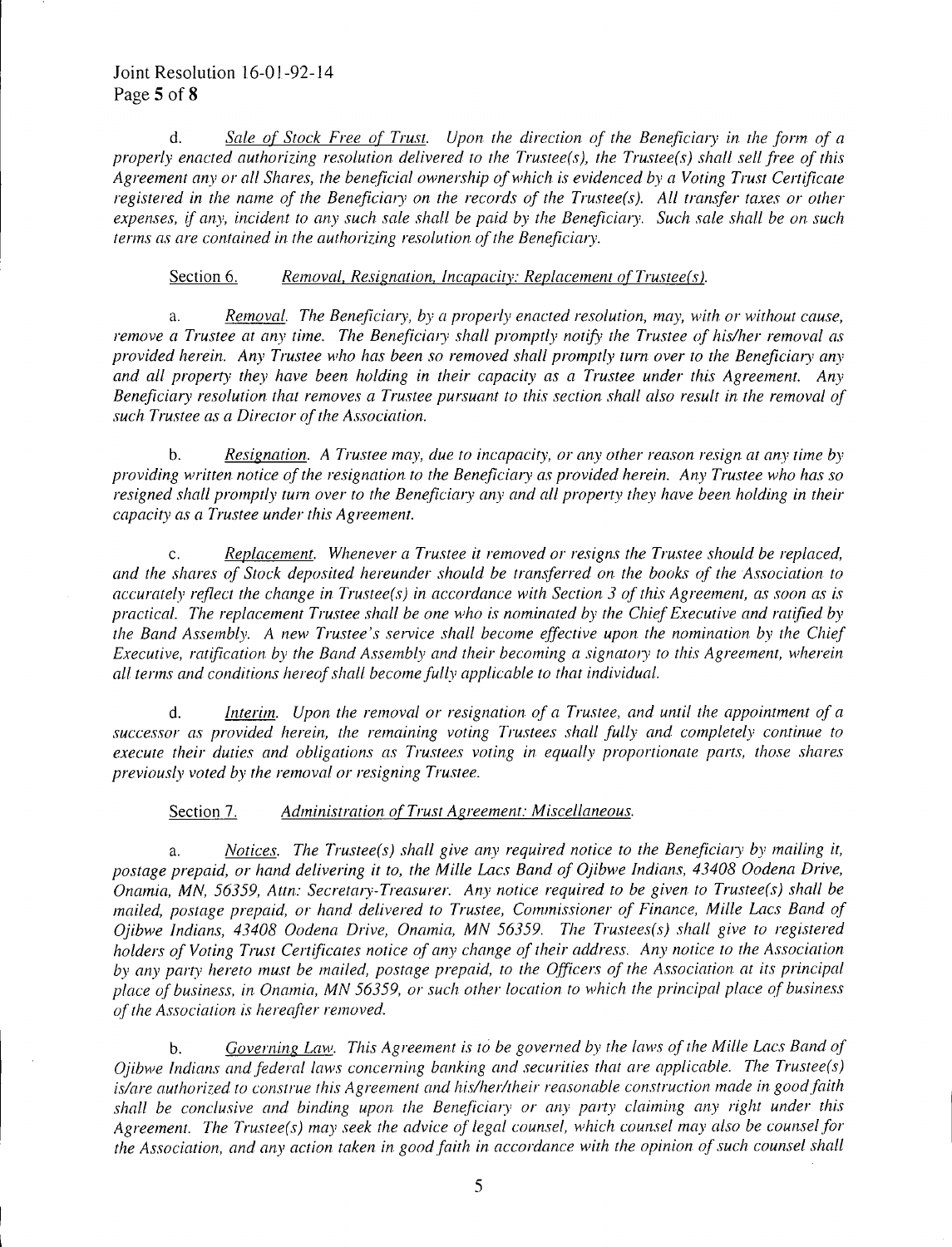be conclusive upon the parties to this Agreement and the Trustee(s) shall not be liable to the parties to this Agreement on account of such action.

c. Security. The Beneficiary may require the Trustee( $s$ ) to give any bond or other security for the discharge of his/her/their duties under this Agreement. The Trustee(s) shall be entitled to reasonable compensation for her services as Trustee(s), and to reimbursement for reasonable expenses and charges incurred in. the administration of the Agreement. Subject to the prior approval of the Beneficiary in the form of a properly enacted resolution delivered to the Trustee(s), the Trustee(s) is/are authorized to incur and pay those reasonable expenses and charges which she deems necessary to the administration of this Agreement, including, but not limited to, necessary fees and charges for the services of legal counsel. Any reimbursement or compensation described in this paragraph shall be paid by the Beneficiary.

d. Paragraph Headings. Titles of the paragraphs and subparagraphs are placed herein for convenient reference only and shall not to any extent have the effect of modifying, amending or changing the express terms and provisions of this Agreement,

e. Construction.. As used herein., unless the context clearly indicates the contrary, the singular number shall include the plural, the plural the singular, and the use of any gender shall be applicable to all genders.

f. Counterparts. This Agreement may be executed in any number of counterparts, each of which shall be taken to be an original.

g. Severability. In the event any parts of this Agreement are found to be void, the remaining provisions of this Agreement shall nevertheless be binding in. the same effect as though the void parts were deleted.

h. Waivers. No waiver of any provisions of this Agreement shall be valid unless in writing and signed by the persons or party against whom charged.

i. Assignments. There shall be no assignment by either party of the Agreement without the express written consent of the other party. If there is a successful assignment of this Agreement such assignment shall be binding upon and inure to the benefit of the parties hereto and their respective heirs, legal representatives, executors, administrators, successors and assigns.

j. **Amendments.** This Agreement may be amended or terminated at any time by the Beneficiary through a properly enacted resolution.

IN WITNESS WHEREOF, the undersigned have duly executed this Agreement effective as of the Effective Date.

Dated: March \_\_\_, 2014

John Gerdener, Commissioner of Finance Trustee

Gilda Burr, Court Administrator Trustee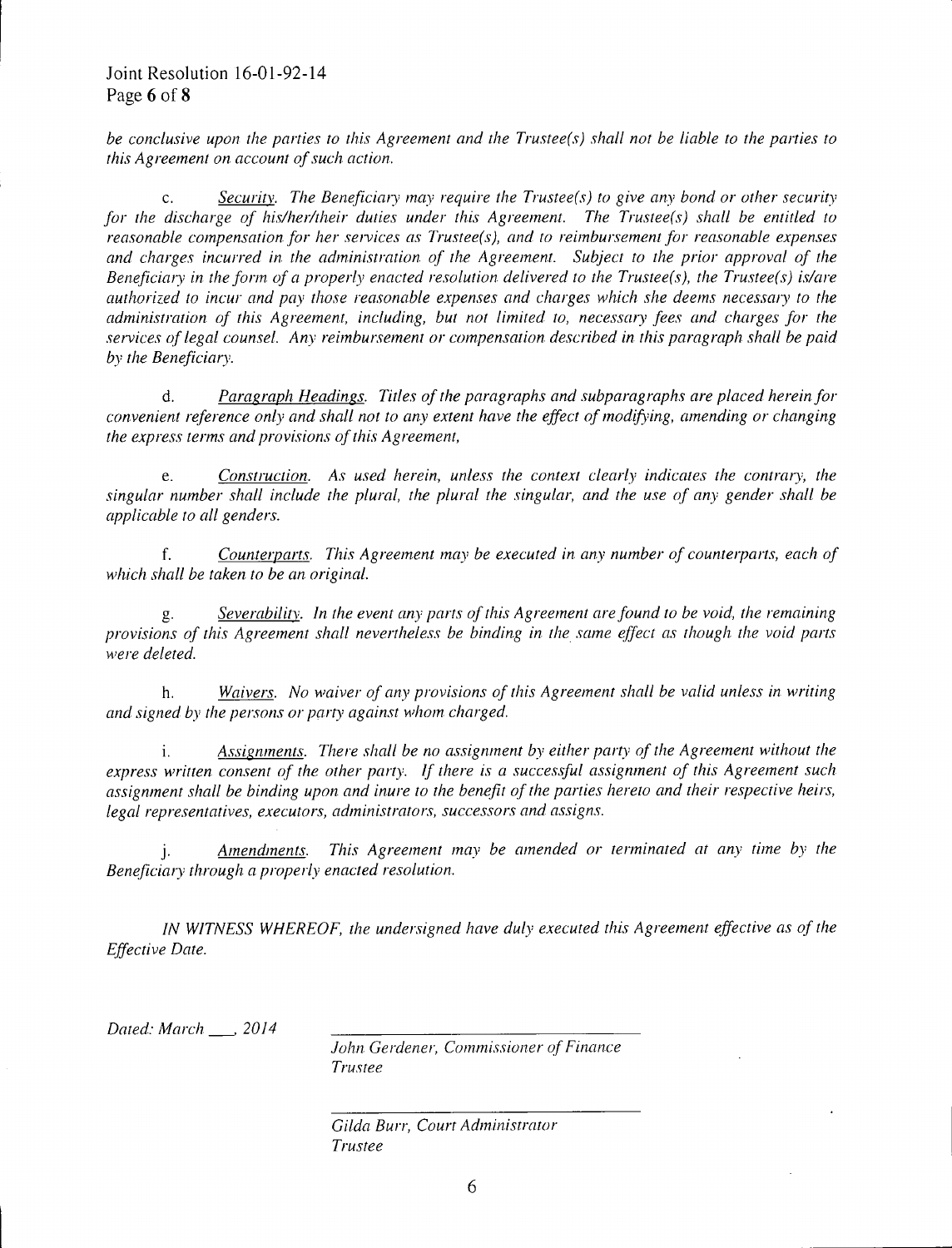Joint Resolution 16-01-92-14 Page 7 of 8

> Joseph.Nayquonabe, Jr., Commissioner of Corporate Affairs Trustee

Dated: March \_\_ 2014

Curt Kalk, Secretary- Treasurer Mille Lacs Band of Ojibwe

#### Exhibit A

 $1,500$  and  $1,500$  and  $1,500$  and  $1,500$  and  $1,500$  and  $1,500$  and  $1,500$  and  $1,500$  and  $1,500$  and  $1,500$  and  $1,500$  and  $1,500$  and  $1,500$  and  $1,500$  and  $1,500$  and  $1,500$  and  $1,500$  and  $1,500$  and  $1,50$ 

Number of Shares<br>
1,500 1

VOTING TRUST CERTIFICATE Issued Pursuant to the MILLE LACS BANCORPORATION, INC. VOTING TRUST AGREEMENT AND DECLARATION OF TRUST U/A DATED  $\qquad \qquad .20$ 

This Certificate is issued to:

### MILLE LACS BAND OF OJIBWE INDIANS

as evidence of its beneficial ownership of 1, 500 shares of voting common stock of Mille Lacs Bancorporation, Inc., a Delaware corporation, transferred to the undersigned Trustees under that certain Mille Lacs Bancorporation, Inc. Voting Trust Agreement and Declaration of Trust U/A dated  $\frac{1}{\sqrt{2}}$  20 ("Agreement"), which Agreement is on file at the principal office of Mille Lacs Bancorporation, Inc.

Beneficial ownership of the stock governed by the Agreement and represented by this certificate shall remain subject to the Agreement notwithstanding the transfer of the beneficial ownership thereof represented by this certificate.

Dated: 20\_

John Gerdener, Commissioner of Finance Trustee